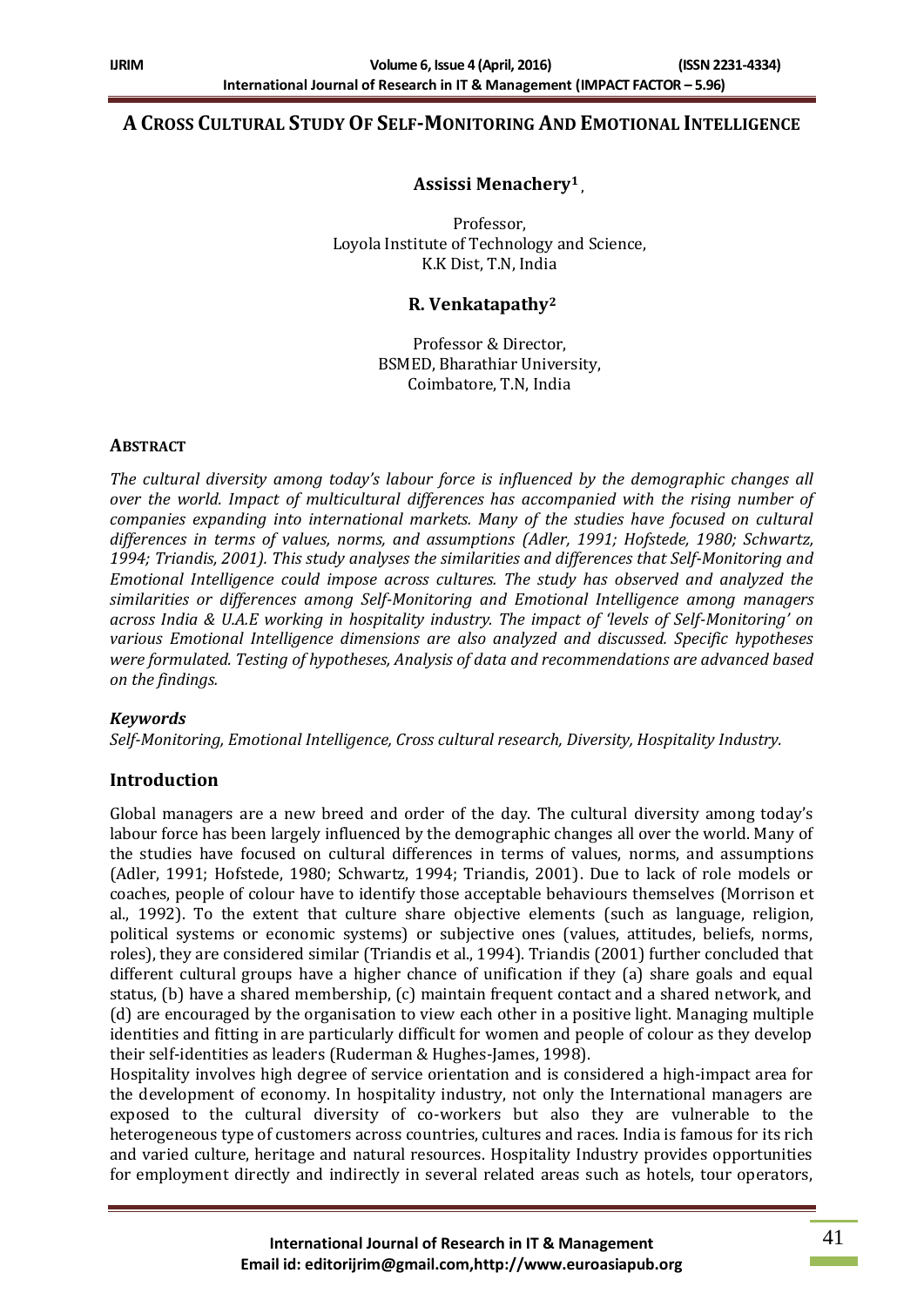and travels by means of Health and Spiritual Tourism. Each year an ever-increasing number of people are flocking into this country to relish its beauty and rich, but varied culture. Kerala tourism department achieved the 'Super brand' (2003-05) status known as 'God's own country', across the globe, and is considered one of the prime destinations because of its scenic beauty, natural resources and Ayurveda.

U.A.E. has been able to create a niche for itself in the world tourism map with its excellent infrastructure and hospitality, various leisure and sporting facilities, shopping malls, high levels of safety and a welcoming adjustable society. Dubai, which has lesser reserves of oil are being able to create a stable economy based on tourism or hospitality industry and retail business, which often complement each other. Studies indicate that the tourism accounts for '20%' of Dubai's GDP. Hospitality Industry or Tourism in both the countries are the two sides of the coin. India's unique selling proposition is Health or Medical tourism, scenic beauty and natural resources. Middle East countries thrust on infrastructure; man made wonders and other facilities & amenities.

Studies relating to Self-Monitoring and Emotional Intelligence in multi-cultural contexts, especially in hospitality industry are scarce. It has been observed that due to the pace of internationalization of business, understanding managerial skills associated with different cultures have become necessary (Hadjikhani & Johanson, 2002). Moreover, culture is a pattern of values, attitudes, and beliefs that affect the behaviour of the people within a region. Emotions are partially influenced by one's attitude and beliefs (Hofstede, 2001; Scherer & Wallbott, 1994). It is observed that culture varies on a variety of fundamental values, attitudes, and assumptions (Hofstede, 2001; House & Javidan, 2001; Ronen & Shenkar, 1985). Hence, it is probable that Emotional Intelligence is likely to vary across cultures. Cultural differences in Emotional Intelligence are likely to derive from two sources (Shipper et al., 2003).

The above said variables could be applied in real-life situations in synergy, to derive outcomes whose practical usefulness may be positively magnified across business domains. The hospitality industry is a growing field with vast potential. Self-Monitoring and Emotional Intelligence make high impact on hospitality industry in various dimensions. It is appropriate and relevant to carry out such a study. It is expected that the knowledge derived from this study would augment, add, or expand the existing knowledge that pertains to the specific relationship between the variables. However, an effort has been made to study the impact of Self-Monitoring and Emotional Intelligence. This study will analyse the similarities and differences that Self-Monitoring and Emotional Intelligence could impose across cultures.

# **Objectives of the Study**

The study aims at observing and analysing the similarities or differences among Self-Monitoring, Managerial Effectiveness and Emotional Intelligence among managers across cultures (India & U.A.E.) working in hospitality industry. The main objectives are:

- 1) To study the Self-Monitoring characteristics of managers working in different cultural environment.
- 2) To study the similarities or differences with special focus on the dimensions of Emotional Intelligence among the managers working in different cultural environment.
- 3) To study the impact of 'levels of Self-Monitoring' on various Emotional Intelligence dimensions.

## **Hypotheses**

Emotional Intelligence scale. To test the impact of different levels (high & low) of Self-Monitoring on Emotional Intelligence and Managerial Effectiveness among various categories of criterion groups, the following null hypothesis is formulated for the present study.

The respondents working in India & U.A.E. and the high and low levels of Self-Monitoring would remain to be homogenous on their scores on each Emotional Intelligence sub-scales viz.,

(1) Intrapersonal, (2) Adaptability, (3) Interpersonal, (4) Stress Management and (5) General Mood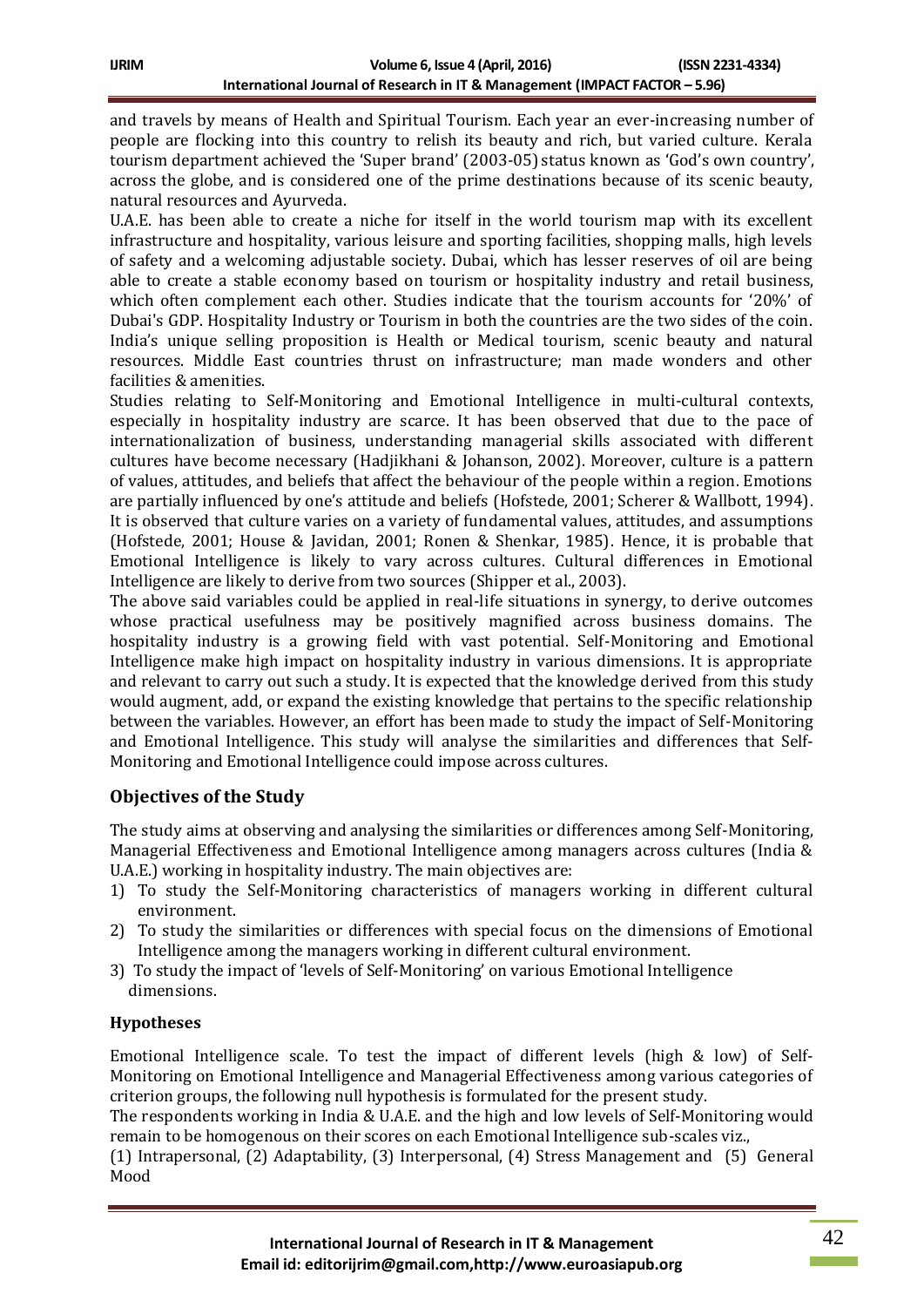Based on the above hypothesis, a detailed hypotheses is advanced as follows:

- 1 (a) Managers with high and low levels of Self-Monitoring would remain to be homogenous on their scores on the Intrapersonal sub-scale of Emotional Intelligence scale.
	- (b) Managers working in India & U.A.E. would remain to be homogeneous on their scores on the Intrapersonal sub-scale of the Emotional Intelligence scale.
	- (c) Managers with high and low levels of Self-Monitoring, working in India & U.A.E. would remain to be homogeneous on the scores of Intrapersonal sub-scale of the Emotional Intelligence scale.
- 2 (a) Managers with high and low levels of Self-Monitoring would remain to be homogenous on their scores on the Adaptability sub-scale of Emotional Intelligence scale.
	- (b) Managers working in India & U.A.E. would remain to be homogeneous on their scores on the Adaptability sub-scale of the Emotional Intelligence scale.
	- (c) Managers with high and low levels of Self-Monitoring, working in India & U.A.E. would remain to be homogeneous on the scores of Adaptability sub-scale of the Emotional Intelligence scale.
- 3 (a) Managers with high and low levels of Self-Monitoring would remain to be homogenous on their scores on the Interpersonal sub-scale of Emotional Intelligence scale.
	- (b) Managers working in India & U.A.E. would remain to be homogeneous on their scores on the Interpersonal sub-scale of the Emotional Intelligence scale.
	- (c) Managers with high and low levels of Self-Monitoring, working in India & U.A.E. would remain to be homogeneous on the scores of Interpersonal sub-scale of the Emotional Intelligence scale.
- 4 (a) Managers with high and low levels of Self-Monitoring would remain to be homogenous on their scores on the Stress-Management sub-scale of Emotional Intelligence scale.
	- (b) Managers working in India & U.A.E. would remain to be homogeneous on their scores on the Stress - Management sub-scale of the Emotional Intelligence scale.
	- (c) Managers with high and low levels of Self-Monitoring, working in India & U.A.E. would remain to be homogeneous on the scores of Stress Management sub-scale of the Emotional Intelligence scale.
- 5 (a) Managers with high and low levels of Self-Monitoring would remain to be homogenous on their scores on the General - Mood sub-scale of Emotional Intelligence scale.
	- (b) Managers working in India & U.A.E. would remain to be homogeneous on their scores on the General - Mood sub-scale of the Emotional Intelligence scale.
	- (c) Managers with high and low levels of Self-Monitoring, working in India & U.A.E. would remain to be homogeneous on the scores of General Mood sub-scale of the

#### **Sample**

For the purpose of study, two star and three star hotels or resorts from Dubai and Kerala have been selected as sample. The perusal of records at Department of Tourism and Commerce Marketing, Govt. of Dubai and Department of Tourism, Govt. of Kerala, resulted in 'seventy-eight' registered two star and three star hotels or resorts in Dubai and 'eighty-three' two star and three star hotels or resorts in Kerala to be included in the sample.

## **Sampling Frame and Characteristics**

Permission was requested to conduct the study in all the above said registered hotels or resorts from Dubai and Kerala. 'Sixty-nine' hotels or resorts from Dubai and 'seventy five' hotels or resorts from Kerala, responded positively for the study. Hotels or resorts were categorized alphabetically and numbered numerically as per the alphabetical order. Further, one hotel from every two, based on the numerical numbering was selected for the study. Systematic random sampling was adopted. Thus, 'thirty-five' hotel or resort from Dubai and 'thirty-eight' hotel or resort from Kerala formed the sample of the study. The response sheets with a covering letter were sent to all functional heads of the selected hotels. After two weeks, the respondents were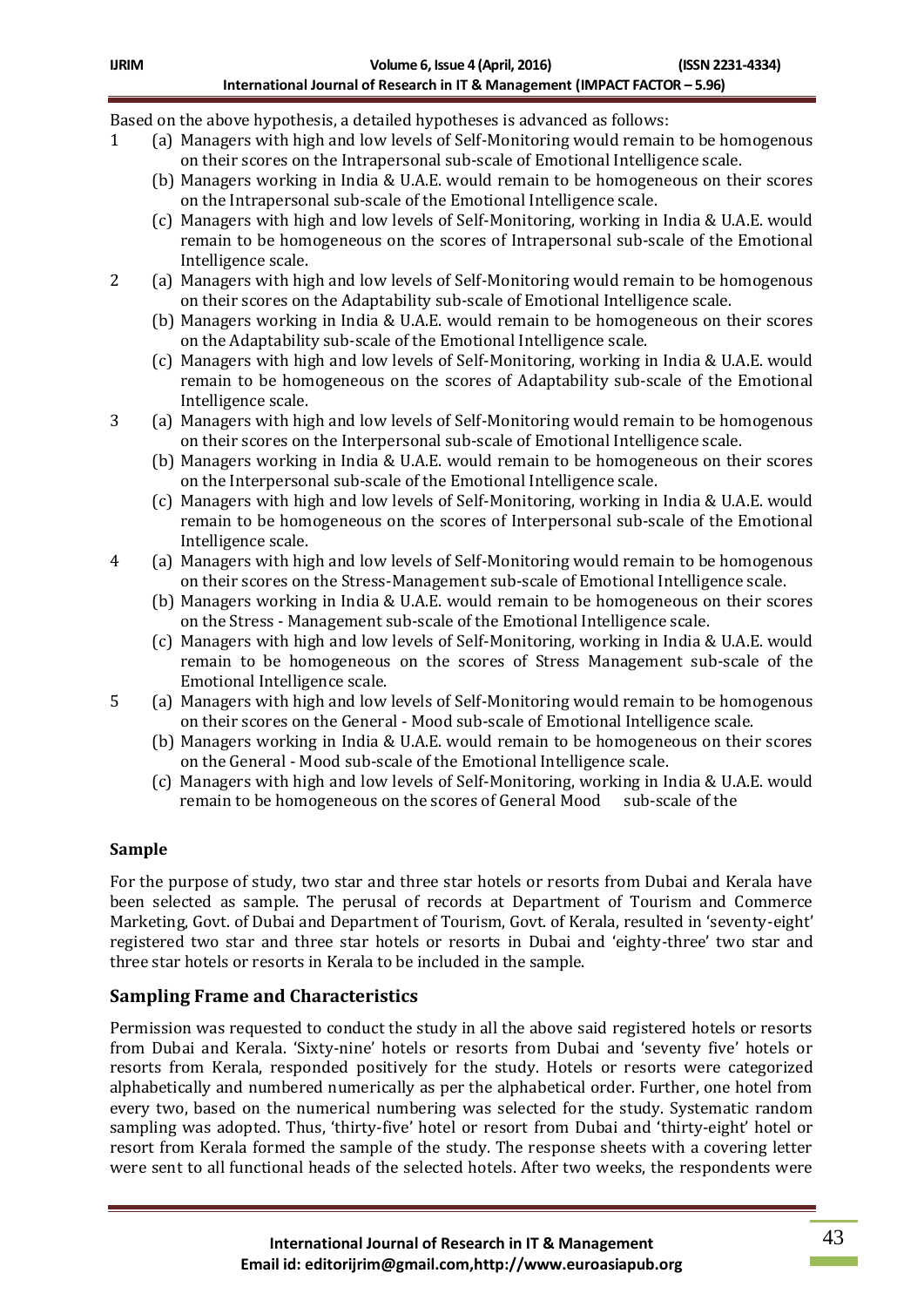| IJRIM | Volume 6, Issue 4 (April, 2016)                                             | (ISSN 2231-4334) |
|-------|-----------------------------------------------------------------------------|------------------|
|       | International Journal of Research in IT & Management (IMPACT FACTOR – 5.96) |                  |

requested and reminded to send back the completed response sheets. Many of the respondents completed the questionnaire and sent it back to the researcher. To collect the data from the few managers who did not respond in time, the researcher went personally to the hotel or resort and collected the completed response sheets. Totally '152' managers from Kerala and '141' managers from Dubai responded. On perusal, it was found that a few response sheets were incomplete, a few were marked haphazardly, and a few were not returned in the full version. Thus, eliminating all the incomplete and inappropriate response sheets, the final sample resulted in '145' managers from Kerala and '138' managers from Dubai. The middle level managers or functional heads from the hotels (such as Operations; H.R.; Marketing; Finance; Front office and Maintenance) were taken as the sample for the study. The executives or managers with more than three years of experience were considered to be included in the sample.

### **Technique**

The response sheets with a covering letter, which explains the purpose and scope of the study, were initially sent to the hotels or resorts. The respondents were given information that they were participating in a research program on a cross-cultural study on Self-Monitoring, Managerial Effectiveness and Emotional Intelligence. After two weeks, the respondents were requested and reminded to send back the completed response sheets. Many of the respondents completed the questionnaire and sent it back to the researcher. To collect the data from the few managers who did not respond in time, and when they had doubts or clarifications on certain aspects too, researcher went personally to the hotel or resort and collected the completed response sheets. Wherever the respondents confronted with ambiguous situations, they would explain about the nature of each situation without disclosing the conceptual framework.

#### **Measures**

#### **Self-Monitoring Scale**

The revised Self-Monitoring Scale developed by Lennox and Wolfe (1984) was used to measure Self-Monitoring. The instrument contains thirteen Likert-type scale items to be responded to a four point rating scale starting from 'always false', 'sometimes false', 'sometimes true', and 'always true'. The maximum possible score is fifty-two and minimum thirteen. The total cumulative scores of the responses of all items yield scores on Self-Monitoring. Of the thirteen items, eleven items were to be scored by the direct method while two items were to be scored by the reverse method. Higher scores relate to high level of Self-Monitoring and lower scores relate to low level of Self-Monitoring.

## **Emotional Intelligence Scale**

The scale developed by Reuven Bar-On (1997), called Bar-On 'E.Q-i', to measure Emotional Intelligence was used. It comprises '133' items and employs five point response ranging from "not true of me" to "true of me", measuring the five composite factors which include fifteen subscales namely Emotional self-awareness, assertiveness, self-regard, self-actualization, independence, empathy, interpersonal relationship, social responsibility, Problem Solving, reality testing, flexibility, stress tolerance, impulse control, happiness and optimism. Of the '133' items, sixty-one items were scored in the reverse direction. Of the total number of items, as many as '117' items were taken for calculation purpose.

#### **Results and Discussion**

#### **Classification of the respondents based on their scores on Self-Monitoring**

The respondents are classified using their levels of Self-Monitoring as high and low. The scores on Self-Monitoring scale of the respondents are arranged in an ascending order. Based on the median (theoretical mean), scores of the respondents are divided into two groups. Those respondents who have scored greater than the median score are classified as high on Self-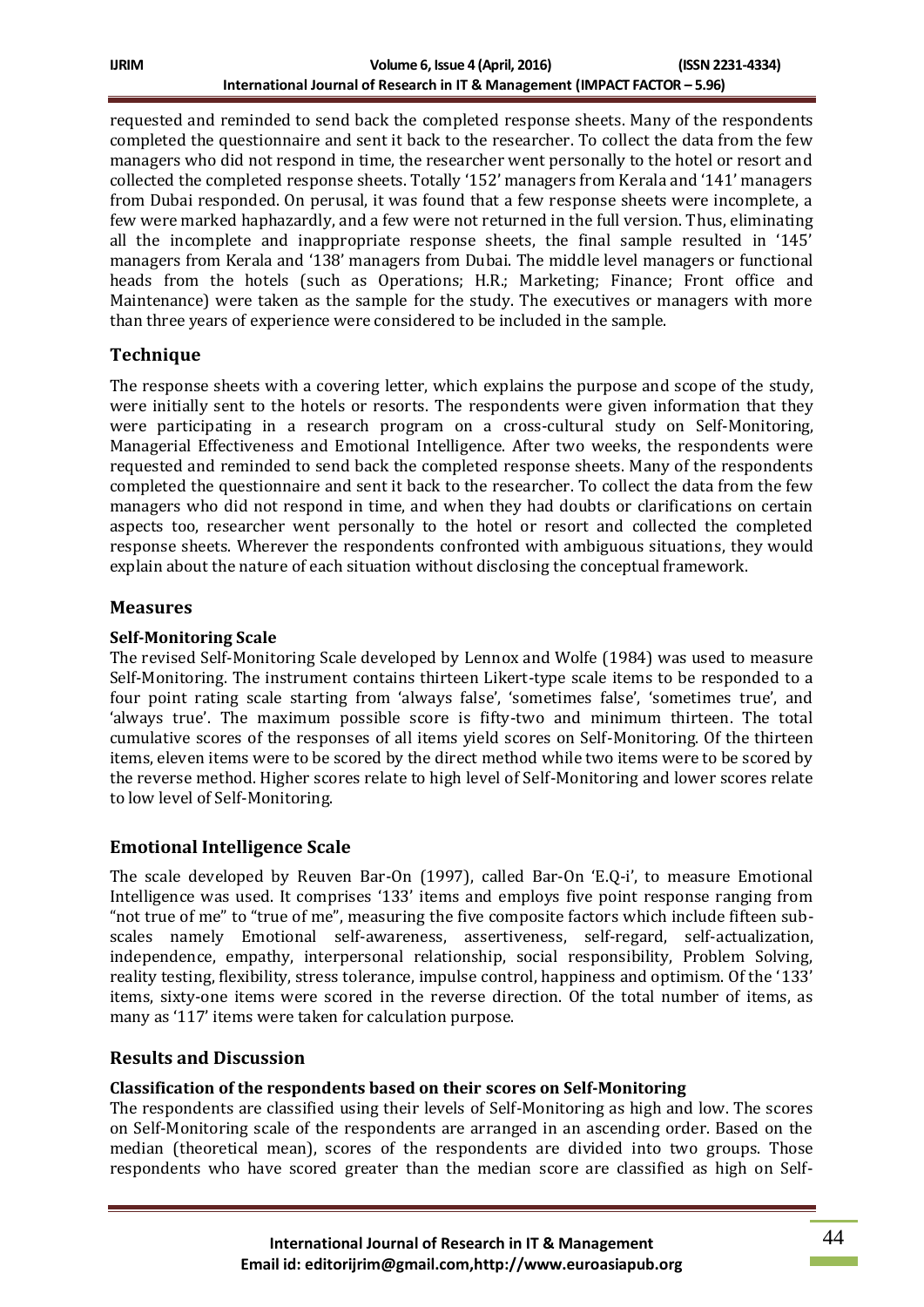| ijrim | Volume 6, Issue 4 (April, 2016)                                             | (ISSN 2231-4334) |
|-------|-----------------------------------------------------------------------------|------------------|
|       | International Journal of Research in IT & Management (IMPACT FACTOR – 5.96) |                  |

Monitoring. Those respondents who have scored less than the median score are classified as low on Self-Monitoring. The scores corresponding to the median score are removed from further analysis. This classification resulted in the rejection of 'eight' responses from respondents working in U.A.E. and 'fourteen' responses from the respondents working in India. Finally, '130' responses from the respondents working in U.A.E., and '131' responses from the respondents working in India are subjected to further analysis. This includes '136' low Self-Monitoring respondents and '125' high Self-Monitoring respondents.

The data collected are analyzed using 2 x 2 ANOVA and the results are analysed and discussed for the difference of the scores of the respondents working with the criterion groups. During discussion, attention has been given in arriving at a conclusive perspective on the analysis, hypothesis testing and interpretation of data on the biographical variables and on specific constructs such as 'Self-Monitoring', and 'Emotional Intelligence'. All these constructs are measured using appropriate instruments. The results are discussed in detail.

| Criterion group          | U.A.E. Low Self-Monitors (49) |      | U.A.E. High Self-Monitors (81) |      |
|--------------------------|-------------------------------|------|--------------------------------|------|
| Sub-scale                | Mean                          | S.D  | Mean                           | S.D  |
| Intrapersonal            | 138.04                        | 9.30 | $151.14*$                      | 9.16 |
| Interpersonal            | 102.80                        | 8.97 | 113.38*                        | 7.54 |
| Adaptability             | 97.55                         | 4.70 | $100.81*$                      | 4.46 |
| <b>Stress Management</b> | 66.90                         | 7.28 | 74.88*                         | 5.51 |
| General Mood             | $*69.84$                      | 397  | 66.22                          | 4.46 |

**Table 1. U.A.E. High & low Self-Monitoring V/S Emotional Intelligence.**

| Criterion group          | Indian Low Self-Monitor (87) |       | Indian High Self-Monitor (44) |      |
|--------------------------|------------------------------|-------|-------------------------------|------|
| Sub-scale                | Mean                         | S.D   | Mean                          | S.D  |
| Intrapersonal            | 148.41                       | 10.32 | 154.64*                       | 5.41 |
| Interpersonal            | 104.44                       | 9.21  | $111.66*$                     | 8.22 |
| Adaptability             | 89.36                        | 4.95  | 90.50                         | 3.67 |
| <b>Stress Management</b> | 61.55                        | 5.70  | 65.98*                        | 3.55 |
| General Mood             | $*66.48$                     | 5.74  | 61.16                         | 3.95 |

### **Table 2. Indian High & low Self-Monitoring V/S Emotional Intelligence.**

#### **Table 3. U.A.E & Indian Managers V/S Emotional Intelligence.**

| Criterion group | UAE managers (130) |       |           | Indian managers (131) |
|-----------------|--------------------|-------|-----------|-----------------------|
| Sub-scale       | Mean               | S.D   | Mean      | S.D                   |
| Intrapersonal   | 146.20             | 11.17 | $150.50*$ | 9.42                  |
| Interpersonal   | 109.36*            | 9.58  | 106.86    | 9.49                  |
| Adaptability    | 99.58*             | 4.81  | 89.74     | 4.58                  |
| <b>Stress</b>   | 71.87*             | 7.32  | 63.04     | 5.48                  |
| Management      |                    |       |           |                       |
| General Mood    | $67.58*$           | 4.62  | 64.69     | 5.77                  |

#### **Table 4. High & Low Self-Monitors V/S Emotional Intelligence.**

| Criterion group          | Low Self-Monitors (136) |       | High Self-Monitors (125) |      |
|--------------------------|-------------------------|-------|--------------------------|------|
| Sub-scale                | Mean                    | S.D   | Mean                     | S.D  |
| Intrapersonal            | 144.68                  | 11.11 | $152.37*$                | 8.19 |
| Interpersonal            | 103.85                  | 9.12  | 112.78*                  | 7.80 |
| Adaptability             | 92.31                   | 6.25  | 97.18*                   | 6.48 |
| <b>Stress Management</b> | 63.48                   | 6.80  | $71.74*$                 | 6.49 |
| General Mood             | $67.67*$                | 5.40  | 64.44                    | 4.92 |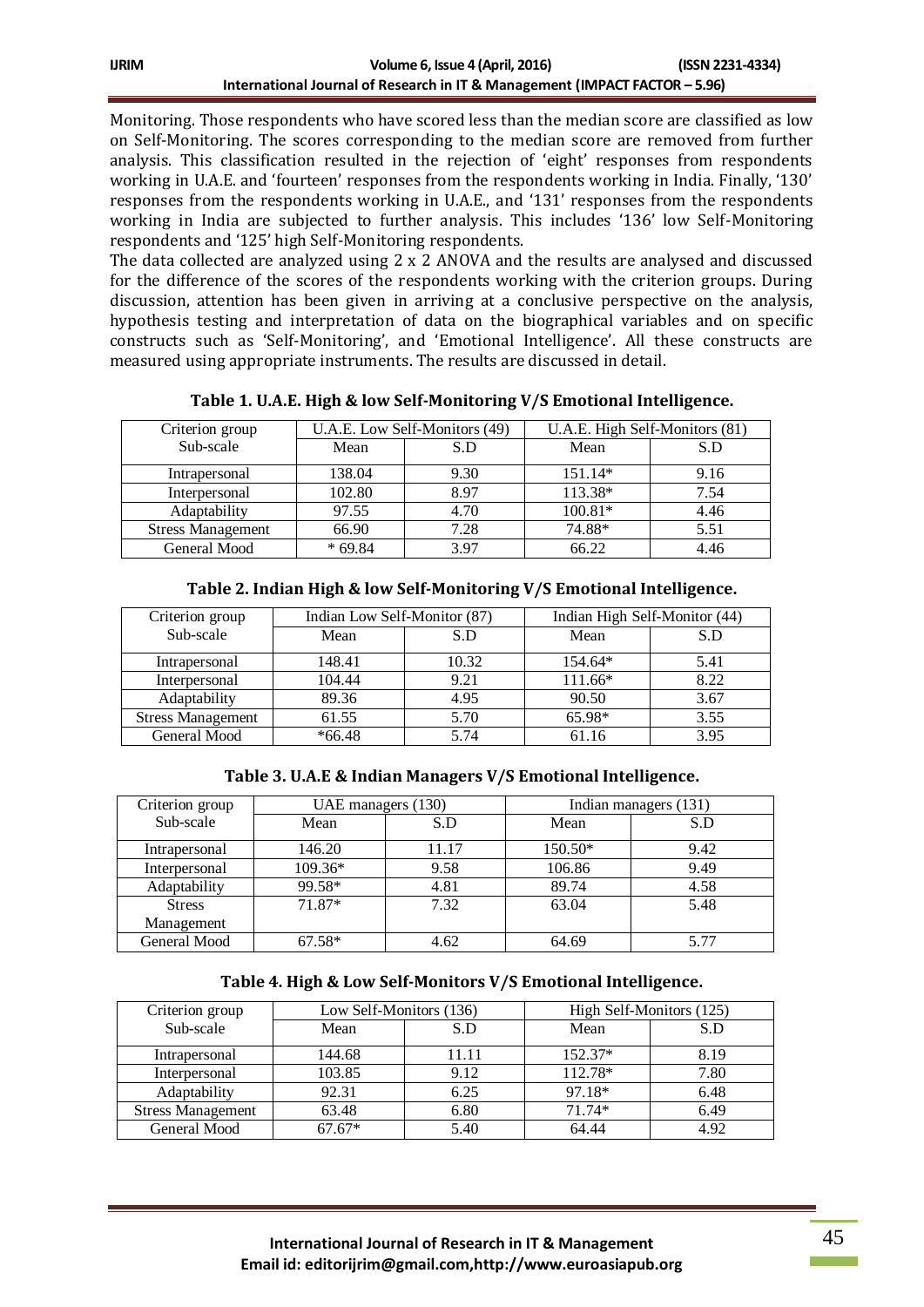| Criterion group          | <b>Total</b> (261) |       |  |
|--------------------------|--------------------|-------|--|
| Sub-scale                | Mean               | S.D   |  |
| Intrapersonal            | 148.36             | 10.35 |  |
| Interpersonal            | 108.12             | 9.60  |  |
| Adaptability             | 94.64              | 6.80  |  |
| <b>Stress Management</b> | 67.44              | 7.82  |  |
| General Mood             | 66.13              | 5.42  |  |

| Table 5. Average mean score UAE and India. |  |
|--------------------------------------------|--|
|--------------------------------------------|--|

#### **A comparison on the levels of Self-Monitoring**

The managers high on Self-Monitoring are high on 1) Intrapersonal 2) Interpersonal 3) Adaptability and 4) Stress Management dimensions of Emotional Intelligence scale. The managers high on Self-Monitoring are low on 1) General Mood dimension of Emotional Intelligence scale.

#### **A comparison between different cultures**

The managers working in different cultures and the levels of Self-Monitoring failed to differentiate among themselves on 1) Interpersonal 2) Adaptability and 3) General mood dimensions of Emotional Intelligence Scale. The managers working in different countries and the levels of Self-Monitoring differ on 1) Intrapersonal and 2) Stress Management dimensions of Emotional Intelligence Scale.

### **High and Low levels of Self-monitoring, Cultures and Emotional Intelligence**

**Table 6. High and Low levels of Self-monitoring and Emotional Intelligence and Indian and UAE Managers**

| Criterion group          | Indian and U.A.E. | Low and High Self- | Interaction |
|--------------------------|-------------------|--------------------|-------------|
|                          | Managers          | monitoring         |             |
| Sub-scale                |                   |                    |             |
| Intrapersonal            | 0.05              | 0.05               | 0.05        |
| Interpersonal            | <b>NS</b>         | 0.05               | <b>NS</b>   |
| Adaptability             | 0.05              | 0.05               | NS          |
| <b>Stress Management</b> | 0.05              | 0.05               | 0.05        |
| General Mood             | 0.05              | 0.05               | NS          |

NS: Homogeneous and failed to achieved statistical significance  $P \ge 0.05$  level of significance

#### **Discussion**

The 'EQ-i' measure was selected for the current study for several reasons. First, it has undergone an extensive validation process, and it takes a broad approach examining both emotional and social intelligence. In addition, it provides several dimensions that are critical to our work, such as, Intrapersonal, Interpersonal, Stress Management, and Adaptability, which tap into the subdimensions of assertiveness, empathy, impulse control and flexibility.

## **Intrapersonal**

The result on Intrapersonal sub-scale of Emotional Intelligence Scale differentiates the managers working in U.A.E. and India. Managers working in India possess high Intrapersonal skills, compared to the managers working in U.A.E. Those managers working in U.A.E., classified as low on Intrapersonal, have a mean score less than all other three categories.

The Intrapersonal dimension relates to internal self-awareness. Intrapersonal competence is the ability to recognize one's values, goals, feelings, preferences, careers, emotions and their effects. Similarly, this competence helps to assess one's personality, behaviours and skills accurately and comparing these observations with standard or with other persons. Manager who is born and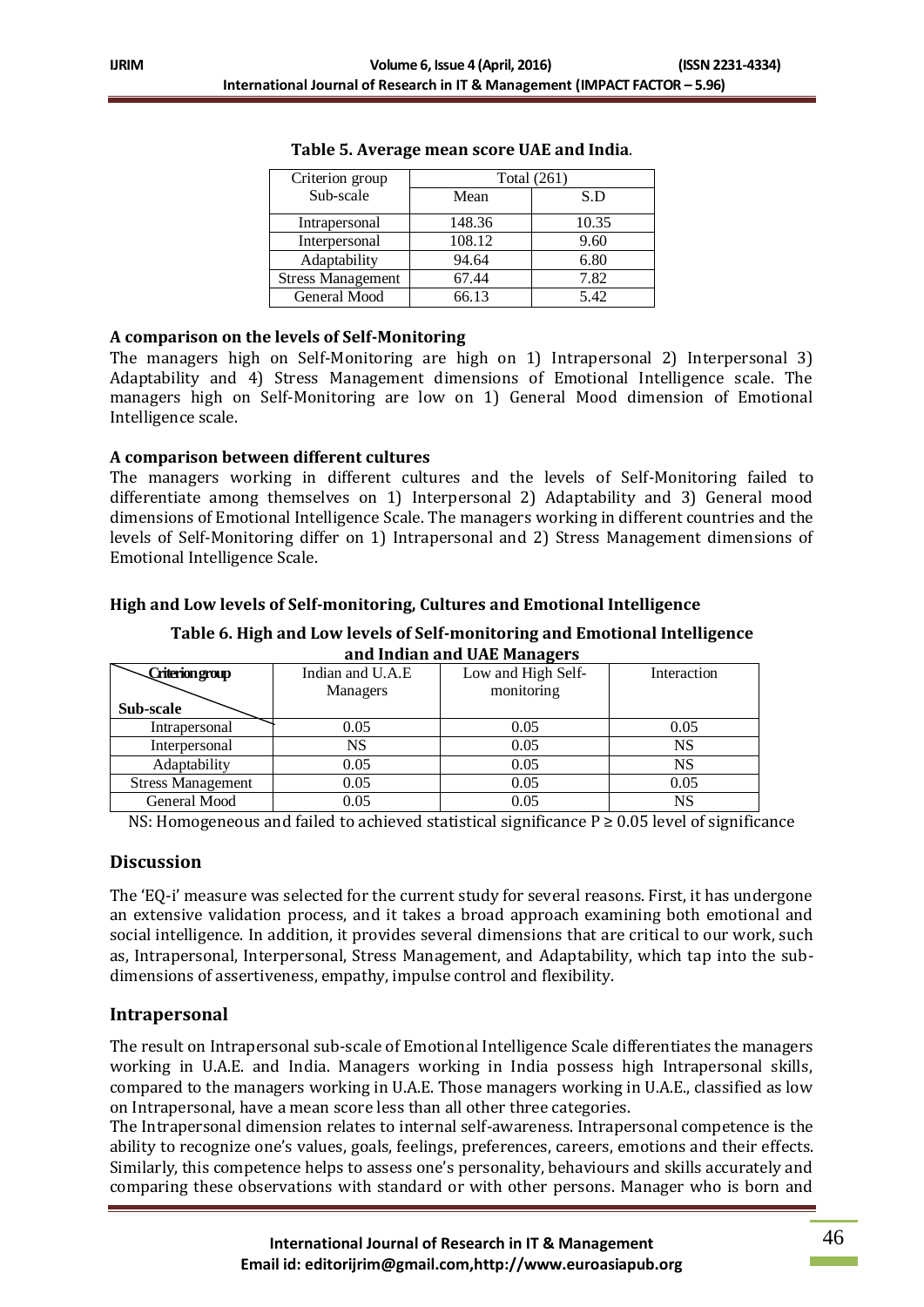brought up in Indian conditions and heritage would have acquired a strong Intrapersonal awareness during the upbringing stage of their life, especially due to the religious background, traditions and culture.

It is further noticed that Intrapersonal sub-scale also differentiates low and high Self-Monitoring managers. The scores reveal that high Self-Monitoring managers have a score more than that of low Self-Monitoring managers with respect to Intrapersonal sub-scale of Emotional Intelligence Scale. Sudhakar & Venkatapathy (2002) have revealed that high Self-Monitoring individuals exhibited high emotional self-awareness, self-regard, self-actualization and assertiveness. It is quite true to conclude that individuals who know more about themselves, their own intentions, value systems are better able to understand others, the external situations and variables, and would be high on Intrapersonal capabilities.

Further, the interaction between the levels of Self-Monitoring and the managers working in different countries differentiates each other. The high Self-Monitoring U.A.E. managers and Low Self-Monitoring Indian managers, differ between themselves. It may be inferred that 'Intrapersonal competence' discriminates the category of managers on their levels of Self-Monitoring.

# **Adaptability**

The results on Adaptability sub-scale of Emotional Intelligence Scale differentiate the managers working in India and U.A.E. It is observed that the managers working in India classified as low Self-Monitoring had a mean score less than all other three categories (U.A.E. high Self-Monitoring and low Self-Monitoring; and Indian high Self-Monitoring managers). On analysing the origin of managers in U.A.E., it is observed that there are many mangers working in the hotel industry of U.A.E., from different countries of Asia, Africa and Europe. Probably this heterogeneous nature and working environment would have made the managers who are working in U.A.E., more adaptive. Managers who are high on Self-Monitoring are high on Adaptability than managers who are low on Self-Monitoring.

Adaptability is the ability to be flexible and work effectively within a variety of changing situations and with various individuals and groups. People with this competence are willing to change their own ideas or perceptions based on new information or evidence. They are able to alter standard procedures when necessary and juggle multiple demands as required. A manager with high levels of Adaptability smoothly juggles multiple demands, easily handles shifting priorities and rapid change; adapts plans, behaviour, or approaches to fit major changes in situations.

Sudhakar & Venkatapathy (2002) have reported that high Self-Monitoring individuals exhibited high reality testing, flexibility and Problem Solving abilities. This is highly related to Adaptability. More over high Self-Monitoring individuals are otherwise termed as chameleons that always alter their behaviour and nature with respect to situations. Hence, adaptive behaviour goes hand in hand with individuals who are high on Self-Monitoring. Further, the levels of Self-Monitoring and categories of managers studied, do not show any difference across, among themselves. Managers 'working in India and U.A.E.' and the 'levels of Self-Monitoring,' remains homogeneous on the scores on 'Adaptability'.

## **Interpersonal**

Managers working in U.A.E. and India are almost similar on the Interpersonal relations. Males follow a common pattern in socializing and partying behaviours, which in turn provide them competencies for Interpersonal effectiveness in a uniform manner. Above all, the job they all perform is in the service industry where all the managers are interacting highly with the clients. Managers who are high on Self-Monitoring are high on Interpersonal relations. Sudhakar & Venkatapathy (2002) have reported that high Self-Monitoring individuals exhibited high Interpersonal relations, social responsibility and empathy.

Self-Monitoring is a widely recognized social skill construct that has been noted as a factor that influences individual behaviour and social effectiveness. Self-Monitoring reflects the extent to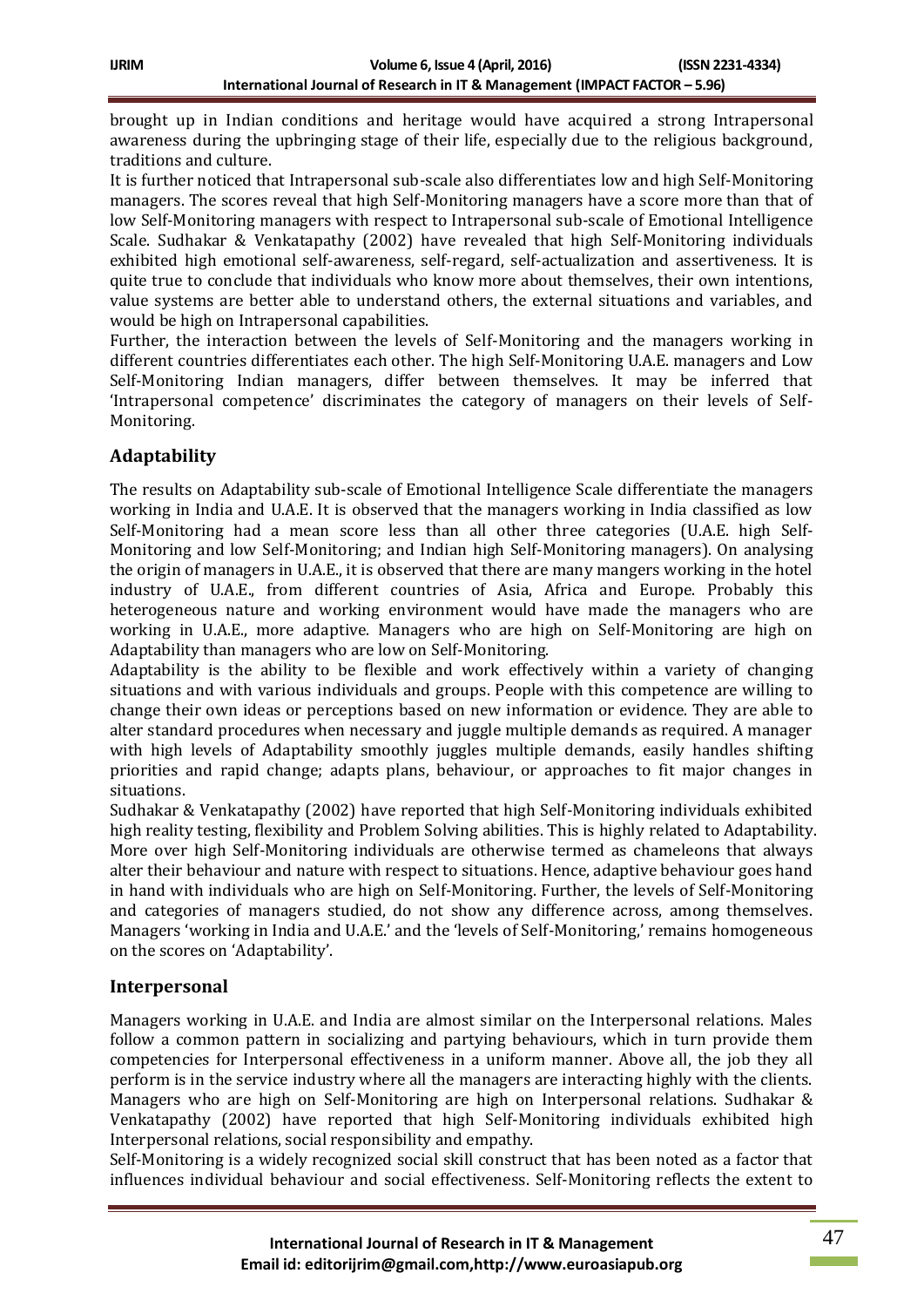| ijrim | Volume 6, Issue 4 (April, 2016)                                             | (ISSN 2231-4334) |
|-------|-----------------------------------------------------------------------------|------------------|
|       | International Journal of Research in IT & Management (IMPACT FACTOR – 5.96) |                  |

which individuals express and control self-presentation behaviour (Snyder, 1974). High Self-Monitoring individuals readily adjust to social situations while low Self-Monitoring individuals exhibit more self-reflective behavior (Snyder, 1987). It is quite true to conclude that individuals good at social situations should be experts in Interpersonal relationships. They are in a better position to understand the external situations and variables in order to achieve the common objective. Further, the levels of Self-Monitoring and categories of managers studied, do not show any difference across, among themselves. Managers 'working in India and U.A.E.' and the 'levels of Self-Monitoring,' remains homogeneous on the scores on 'Interpersonal'.

## **Stress Management**

The managers working in U.A.E. are classified as high on 'Stress Management,' than managers working in India. The U.A.E. high Self-Monitoring manager had a mean score, which is greater than all the other three categories of the groups studied. The fact is that reactions to stressful situations are individualized and can result in emotional, perceptual, behavioural, and physiological changes.

When situations are considered difficult or unmanageable, people undergo Stress. Stress Management has two components 1) Impulse control and 2) Stress tolerance. Managers who work in U.A.E. are considerably good in handling Stress. This is the reason, which helps them to possess high Adaptability, Problem Solving Skill, and Interpersonal skills than managers working in India. Since managers working in U.A.E., are more exposed to responding to high customer expectations, diverse group of clientele and heterogeneous mix of peer groups, they are more adept in handling Stress.

High Self-Monitoring managers have a higher score than low Self-Monitoring managers with respect to Stress Management sub-scale of Emotional Intelligence Scale. Further, the interaction between the levels of Self-Monitoring and the managers working in different countries differentiate each other. The high Self-Monitoring U.A.E. managers and Low Self-Monitoring Indian managers differ between themselves. It may be inferred that 'Stress Management' discriminates the category of managers on their levels of Self-Monitoring.

## **General Mood**

Managers working in U.A.E. possess high degree of 'General Mood' compared to the managers working in India. The managers working in U.A.E., who are low on Self-Monitoring, had a mean score higher than all other three categories.

General Mood comprises of Optimism and Happiness and is closely associated with selfmotivation. It determines one's ability to enjoy oneself and life in general, as well as influences one's general outlook on life and overall feeling of contentment. People who are adept to General Mood are typically cheerful, hopeful, positive, well motivated and know how to enjoy life. The General Mood is considered as the ability to maintain a positive and hopeful attitude towards life even in the face of adversity*.* It represents a positive approach to daily living and a very important motivating factor in whatever one does.

Managers working in U.A.E. are high on Self-Monitoring. They possess high mean scores on almost every parameter such as Interpersonal, Adaptability and Stress Management on the Emotional Intelligence Scale. Similarly, they also possess high mean scores on Problem Solving Skill, Giving and Receiving Feedback and Decisiveness subscales of Managerial Effectiveness Scale. As these individuals possess high mean scores on these parameters, it is quiet natural that they are able to manage things as desired, when compared to managers working in India. Hence, the probability of General Mood, which is the product of happiness and optimism, is likely to be more among managers working in U.A.E.

General Mood differentiates low and high Self-Monitoring managers. Managers who are low on Self-Monitoring have a score more than that of managers who are high on Self-Monitoring on General Mood. The mean age group and experience of mangers are in between 'thirty' to 'forty'. Only '6.89%' of the respondents are below 'thirty' years of age. Majority or the respondents are highly experienced, married, and mature individuals. When people grow and get experienced,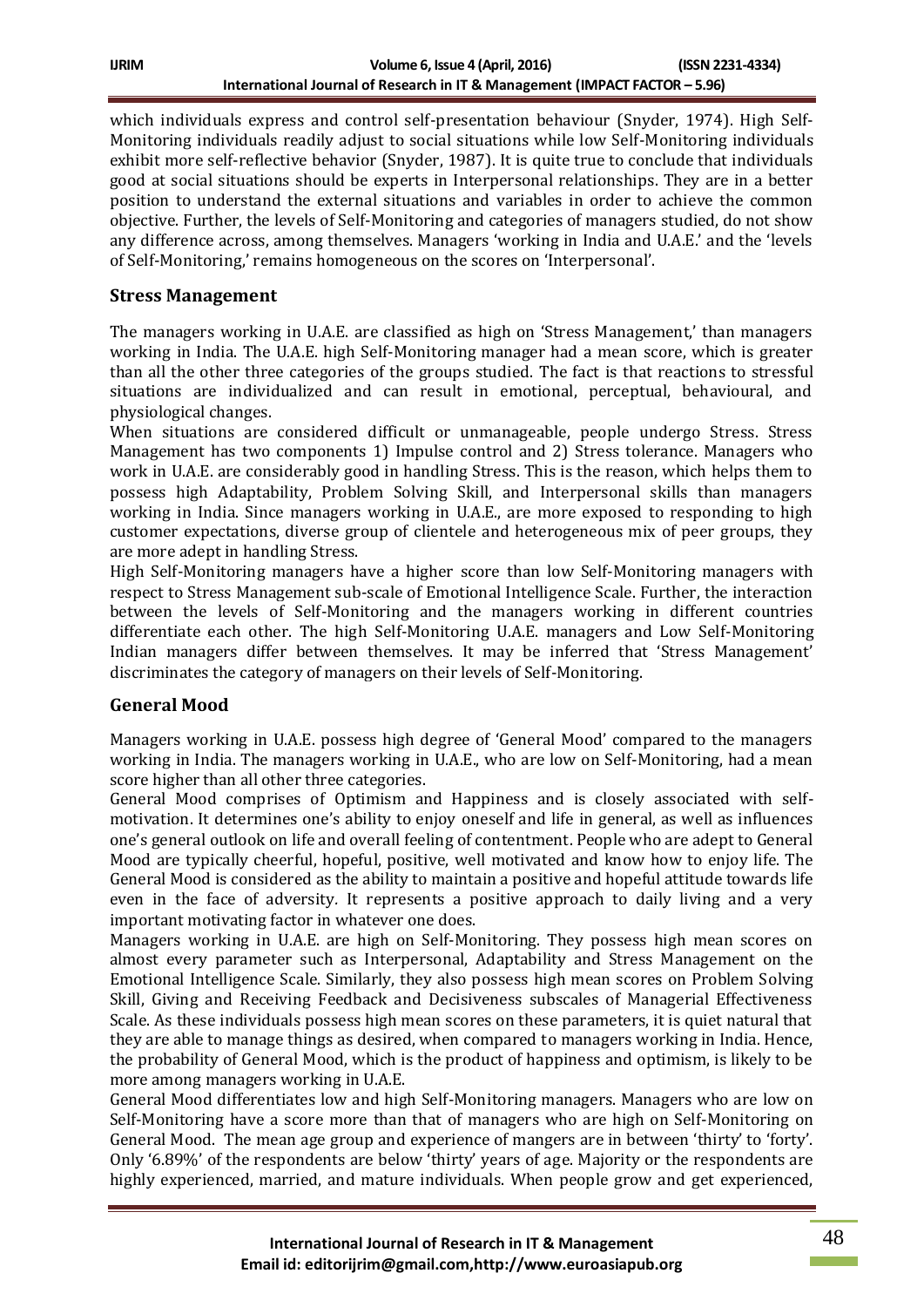attachment with external bondages, related to happiness and optimism, disappear. They realize that happiness is not the product of external situational variables. For them, it is not dependent on situation or result. Rather, happiness and optimism is created within the psyche irrespective of achievement of result or situational variables.

Low Self-Monitoring managers might be careless about social position and external situations are likely to be motivated more by genuine personal values and ideologies independently of social status. For them, happiness and optimism comes from their attachment with values and ideologies, which are primarily developed from the personal needs and value systems independent of social situation and influences. This may be the reason for low Self-Monitoring managers to have high mean scores of 'General Mood' sub-scale.

Further, the levels of Self-Monitoring and categories of managers studied; do not show any difference across, among themselves. Managers 'working in India and U.A.E.' and the 'levels of Self-Monitoring,' remains homogeneous on the scores on 'General Mood'.

## **Future Research Directions**

The following leads are suggested for the future research endeavor in this area of study and research.

- 1) A comparative study emphasising on the sex differences.
- 2) A cross-national study to understand the cross-cultural issues.
- 3) A cross section of the hospitality industry may be carried out.
- 4) A longitudinal study may be initiated to evolve cross cultural differences and management of diversity.

## **Conclusion**

It is aimed at studying the empirical relationship between personality (Self-Monitoring) and Emotional Intelligence. Based on the outcome of the analysis of the results it is possible to extricate the skills and capabilities unique for the high complexity competitive scenario in hospitality industry at the global level. Hospitality industry requires hiring the right personnel, to excel among the competitors. Hospitality industry includes travel, tourism, hotels and resorts. This essentially makes the manager of the company to face customers or clients across cultures.

People with high levels of intra-personal skill are extremely aware of who they are, and who they are not. This enables them to be honest and objective with themselves, and as a result, they are more honest and objective with others. Intra-personal skill is the base upon which another skill, 'inter-personal competence', is built. Adequate awareness programmes may be designed by the authorities, for the managers working in U.A.E. hospitality industry on 'Intra-personal' skills. The knowledge and competence gap may be filled using effective training and retraining programmes.

Scores on Inter-personal skills and 'Adaptability' is less for managers working in India compared to managers from U.A.E., Inter-personal skill is an ability to communicate, negotiate, interact, persuade, and influence other people. Adaptability is the ability of an [entity](http://www.businessdictionary.com/definition/entity.html) or individual to alter itself or its [responses](http://www.businessdictionary.com/definition/response.html) to the changed circumstances or [environment.](http://www.businessdictionary.com/definition/environment.html) Adaptability shows the ability to learn from [experience,](http://www.businessdictionary.com/definition/experience.html) and [improves](http://www.businessdictionary.com/definition/improve.html) the fitness of the learner as a [competitor.](http://www.businessdictionary.com/definition/competitor.html) In the larger sense, this is an extension of Interpersonal skills. Hence, the industry leaders or government may conduct a study to identify the root cause for the lack of 'Interpersonal skills' and 'Adaptability' dimensions and can implement correction and corrective actions to enhance the same. Adequate awareness programmes may be designed for the managers working in Indian hospitality to fill the knowledge and competence gap.

Indian Managers lack skills such as 'Stress-Management' and 'General Mood' compared to managers from U.A.E. These two dimensions go hand in hand for a manager to be more effective. Stress management is the process of identifying stress factors and learning coping skills to deal with them to improve the work output and effectiveness. General mood is the result of effective management of stress at work place where a manager demonstrates happiness and optimism in his or her functions. Both the attributes are less for Indian managers when compared to U.A.E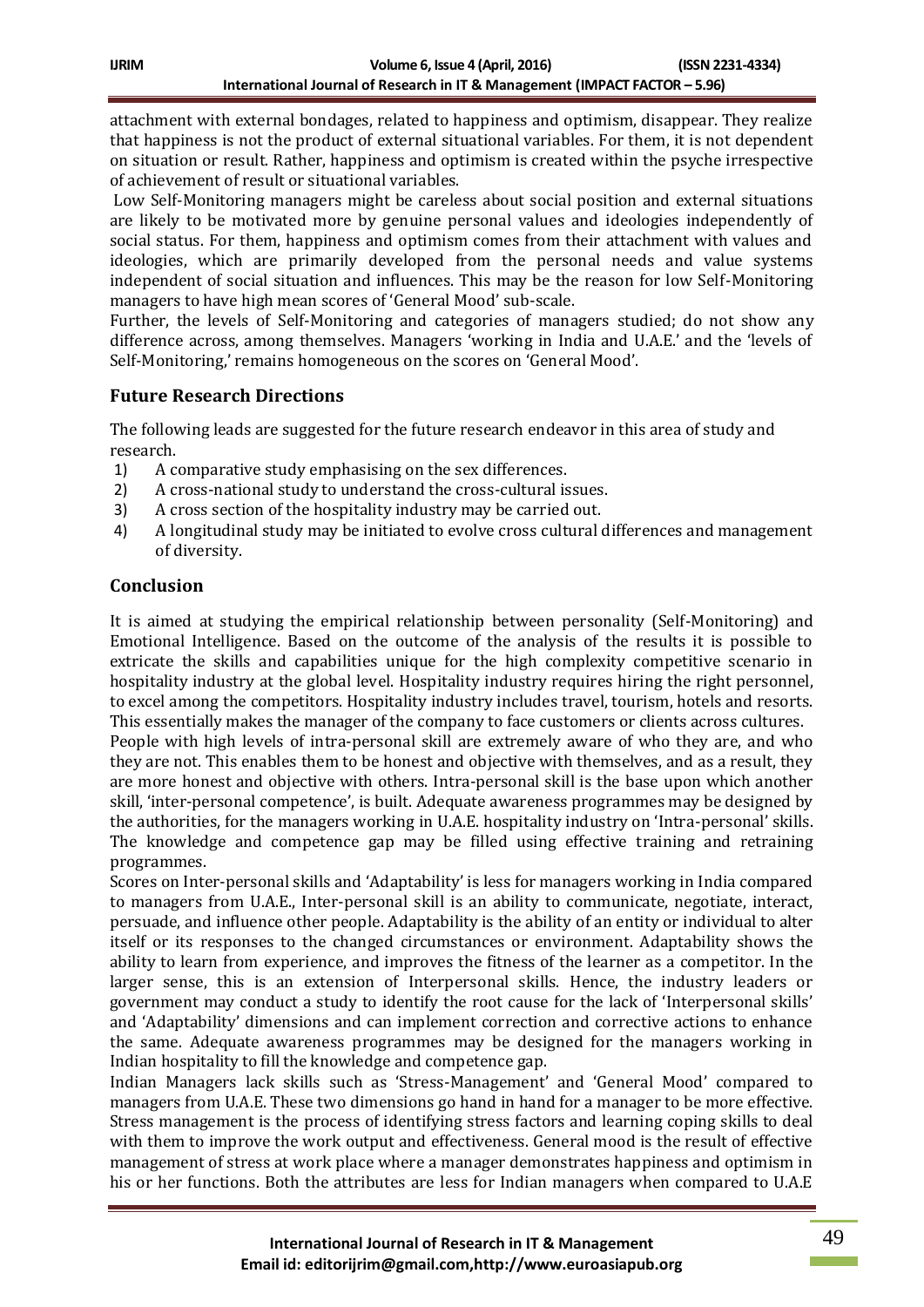managers. Adequate awareness programmes may be carried out for the managers working in Indian hospitality industry to improve on 'stress management' and 'General mood' attributes. Training and retraining programmes may be designed to fill the competence and knowledge gap. To conclude, Self-Monitoring is related to Emotional Intelligence. Development of the manager in any of the dimensions of Emotional Intelligence will enhance his ability in Self-Monitoring. Self-Monitoring is one of the most important qualities of a manager in the hospitality industry.

## **References**

Adler, N. J. (1991). International Dimensions of Organisational behaviour (2nd ed.), Boston, MA: PWS-Kent Publishing Company.

Bar-On, R. (1997). The emotional quotient inventory (EQ-i): Technical manual, Toronto, Canada: Multi- Health Systems.

Bateson, J.E.G. (1977). "Do we need services marketing"?, Marketing Consumer Services: New Insights, Marketing Science Institute report, December, pp. 77-115.

Berry, L.L. (1980). "Services marketing is different", *Business,* Vol.30, No.3, pp.24-30.

Hadjikhani, A., & Johanson, J. (Eds.). (2002). The internationalization process of the firm [Special issue], International Business Review, 11(3).

Hofstede, G. (1980). Culture's Consequences: International Differences in Work Related Values, Beverly Hills, CA: Sage.

Hofstede, G. (2001). Culture's recent consequences: Using dimension scores in theory and research, International Journal of cross cultural management, *1* (1), 11-30.

House, R. J., & Javidan, M. (2001). Cultural acumen for the global manager: Lessons from project GLOBE, Organisational Dynamics, 29,289-305.

Lennox, R. D., & Wolfe, R. N. (1984). Revision of the Self-Monitoring Scale, Journal of Personality and Social Psychology, 46: 1349-1364.

Lovelock, C. H. (1981). "Why Marketing Management Needs To Be Different For Services", In J. H. Donnelly and W. R. George (Eds.), Marketing of Services, Chicago: American Marketing Association, 72-76.

Morrison, A.M., White, R.P., & Van Velsor, E. (1992). Breaking the glass ceiling: Can women reach the top of America's largest corporations? Reading, MA: Addison-Wesley.

Rathmell, J. M. (1966). "What Is Meant By Services"? , Journal of Marketing, 30, 32-6.

Rathmell, J. M. (1974). Marketing in the Service Sector, Winthrop Publishers, Cambridge, MA.

Ronen, S., & Shenkar, O. (1985). Clustering countries on attitudinal dimensions: A review and synthesis, Academy of Management Review, 10, 435-454.

Ruderman, M. N., & Hughes-James, M. W. (1998). Leadership development across race and gender, In C. D. McCauley, R. S. Moxley & E. Van Velsor (Eds.), The Center for Creative Leadership handbook of leadership development (pp. 291–335), San Francisco: Jossey-Bass.

Scherer, K. R., & Wallbott, K. G. (1994). Evidence for universality and cultural evaluation of different emotion response pattering, Journal of Personality and Social Psychology, 66, 310-328.

Schwartz, S. H. (1994). Beyond Individualism-Collectivism: New cultural dimensions of values, In K. Uichol, C. Kagitcibasi, H.C. Triandis & G. Yoon (eds.), Individualism and Collectivism, Newbury Park: Sage, 85-119.